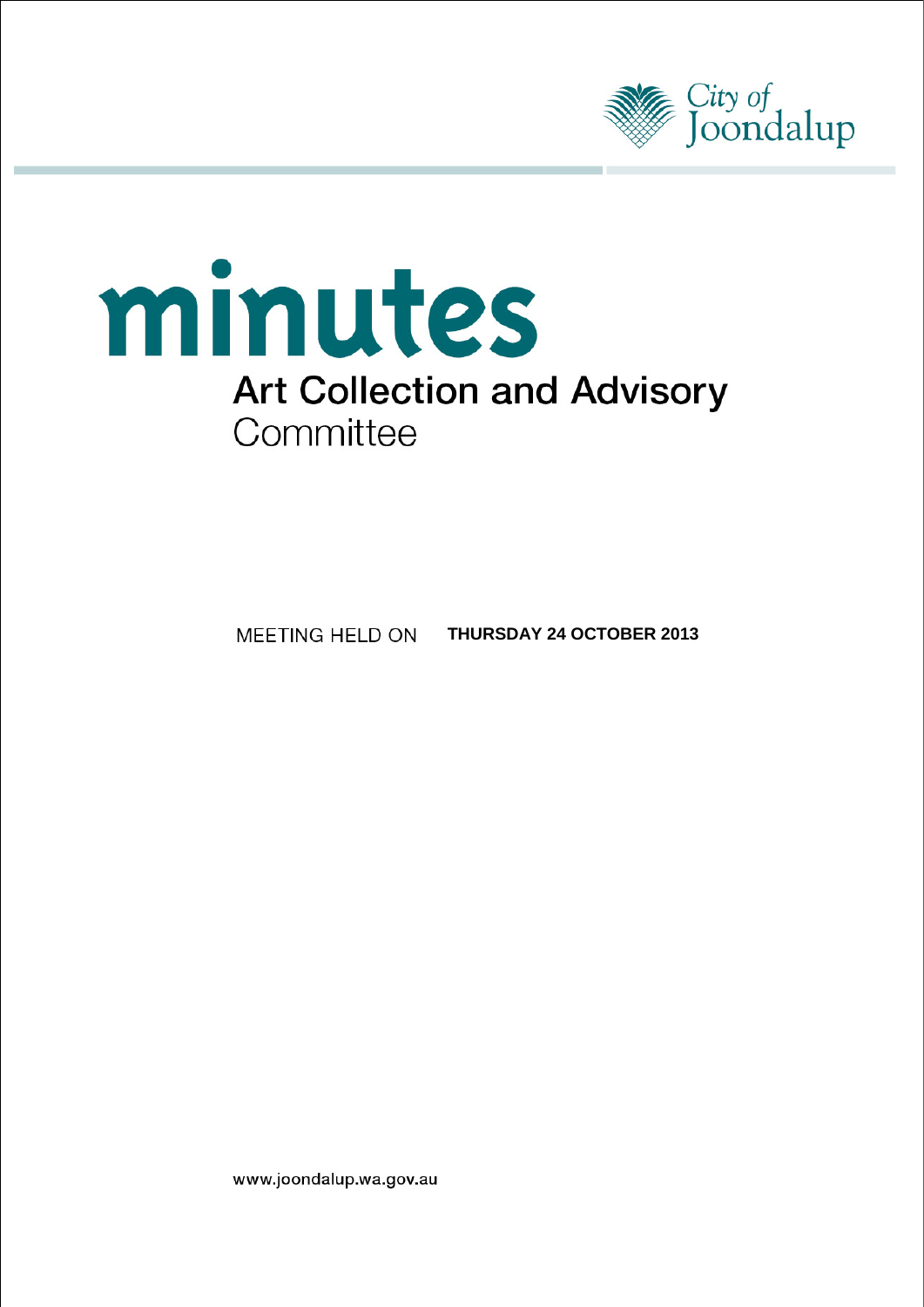# **TABLE OF CONTENTS**

| Item No. | <b>Title</b>                                                                                   | Page No. |
|----------|------------------------------------------------------------------------------------------------|----------|
|          | Declaration of Opening                                                                         | 3        |
|          | <b>Election of Presiding Member</b>                                                            | 3        |
|          | <b>Election of Deputy Presiding Member</b>                                                     | 4        |
|          | <b>Public Question Time</b>                                                                    | 4        |
|          | <b>Public Statement Time</b>                                                                   | 4        |
|          | Apologies/Leave of absence                                                                     | 4        |
|          | Declarations of Interest                                                                       | 4        |
|          | Report                                                                                         | 5        |
| Item 1   | 2013 - City of Joondalup's Community Invitation Art Award -<br><b>Artworks For Acquisition</b> | 5        |
|          | Motion to Adjourn the Meeting                                                                  | 9        |
|          | Closure                                                                                        | 11       |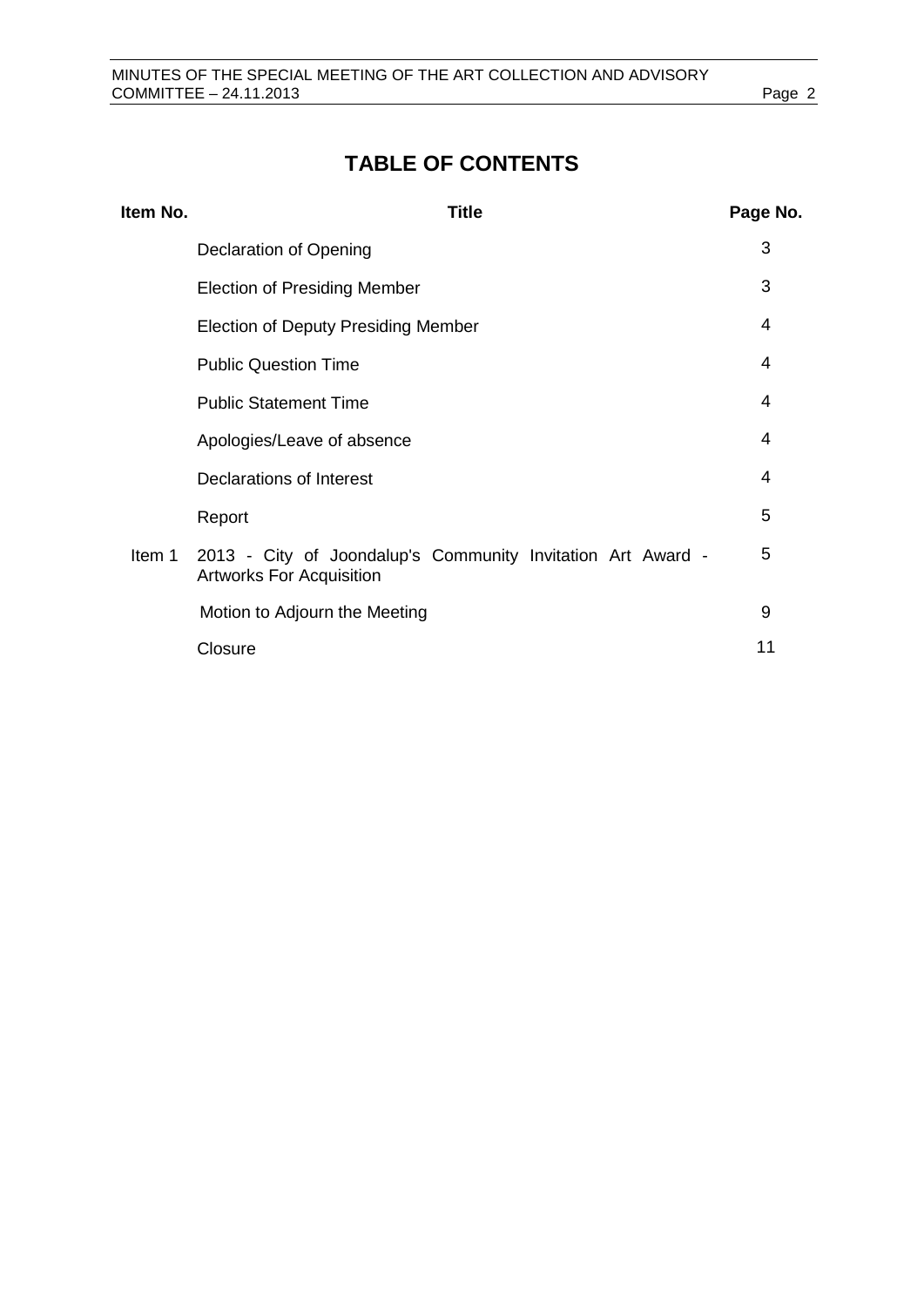# **CITY OF JOONDALUP**

# **MINUTES OF THE ART COLLECTION AND ADVISORY COMMITTEE MEETING HELD IN CONFERENCE ROOM 2, JOONDALUP CIVIC CENTRE, BOAS AVENUE, JOONDALUP ON THURSDAY 24 OCTOBER 2013.**

# **ATTENDANCE**

# **Committee Members:**

Mayor Troy Pickard Cr Kerry Hollywood Cr Liam Gobbert Cr Mike Norman Cr John Chester Cr Russ Fishwick, JP

Mr Mike Smith Acting Director Corporate Services

# **Officers:**

Mr Brad Sillence Manager Governance Mr Thomas De Mallet Burgess Ms Gemma Ben-Ary **Curator**<br>Ms Yvonne Doberty **Ms Curator** Visual Arts Officer Ms Yvonne Doherty

Mr Brett McEwin **Acting Manager Leisure and Cultural Services**<br>Mr Thomas De Mallet Burgess Coordinator Cultural Services

There were no members of the public and no members of the press in attendance.

**In accordance with section 5.44(1) of the** *Local Government Act 1995* **the Chief Executive Officer delegated to the Manager Governance the power under clause 3, Schedule 2.3 Division 1 to conduct the election of a Presiding Member of the Art Collection and Advisory Committee under section 5.12 of the** *Local Government Act 1995***.** 

# <span id="page-2-0"></span>**DECLARATION OF OPENING**

<span id="page-2-1"></span>The Manager Governance declared the meeting open at 7.02pm.

# **ELECTION OF PRESIDING MEMBER**

Section 5.12 of the *Local Government Act 1995* requires a committee appointed by a local government, to appoint a Presiding Member as the first item of business at its first meeting. Schedule 2.3 of the Act requires the Chief Executive Officer to preside.

Nominations for the position of Presiding Member are to be given to the Chief Executive Officer in writing, with the vote to be conducted by ballot.

Cr Fishwick nominated Cr Gobbert for the position of Presiding Member. Cr Gobbert accepted the nomination.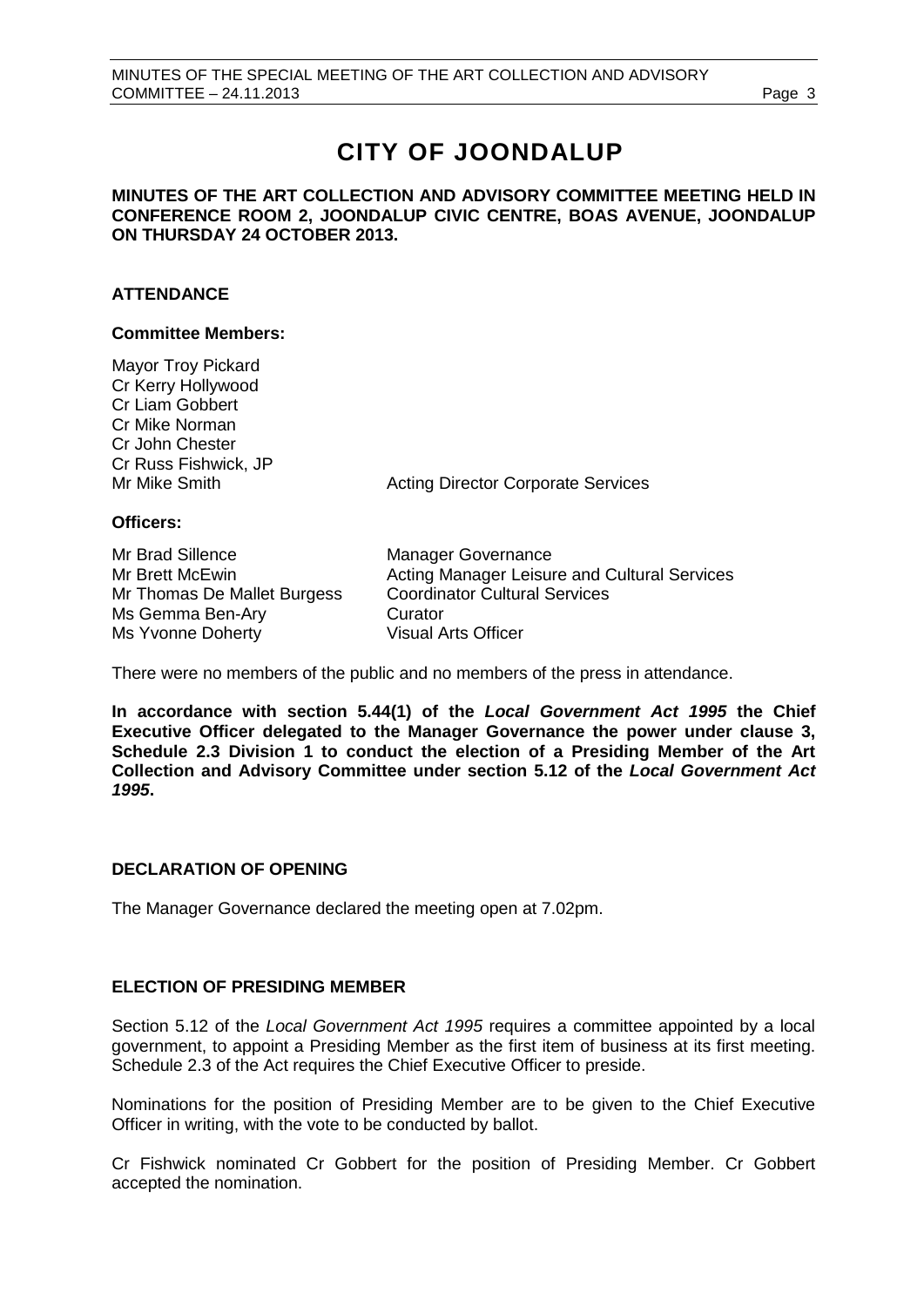There being no further nominations at the close of the Election for Presiding Member, Cr Gobbert was declared elected unopposed to the position of Presiding Member and assumed the Chair at 7.04pm.

# <span id="page-3-0"></span>**ELECTION OF DEPUTY PRESIDING MEMBER**

It is advisable that the Committee appoints a Deputy Presiding Member, who would chair the meeting in the absence of the Presiding Member.

Cr Chester nominated Cr Hollywood for the position of Deputy Presiding Member. Cr Hollywood accepted the nomination.

There being no further nominations, Cr Hollywood was declared elected unopposed to the position of Deputy Presiding Member.

# <span id="page-3-1"></span>**PUBLIC QUESTION TIME**

Nil.

# <span id="page-3-2"></span>**PUBLIC STATEMENT TIME**

Nil.

# <span id="page-3-3"></span>**APOLOGIES/LEAVE OF ABSENCE**

Cr Sam Thomas.

# <span id="page-3-4"></span>**DECLARATIONS OF INTEREST**

<span id="page-3-5"></span>Nil.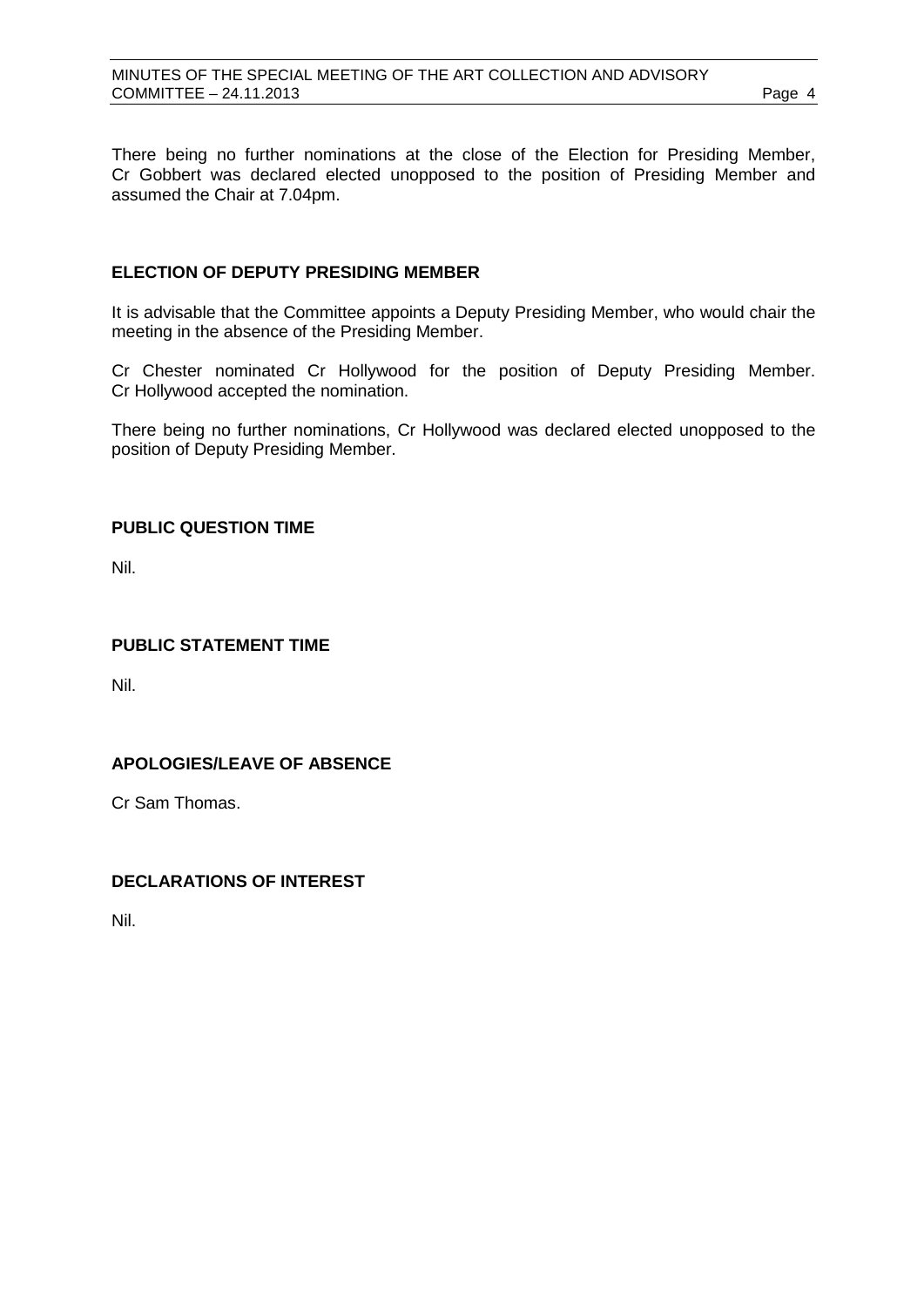# **REPORT**

# <span id="page-4-0"></span>**ITEM 1 2013 - CITY OF JOONDALUP'S COMMUNITY INVITATION ART AWARD - ARTWORKS FOR ACQUISITION**

| <b>WARD</b>                                  | All                                                                                                                                                                                              |  |  |  |
|----------------------------------------------|--------------------------------------------------------------------------------------------------------------------------------------------------------------------------------------------------|--|--|--|
| <b>RESPONSIBLE</b><br><b>ACTING DIRECTOR</b> | Mr Mike Smith<br><b>Corporate Services</b>                                                                                                                                                       |  |  |  |
| <b>FILE NUMBER</b>                           | 35613, 101515, 102850                                                                                                                                                                            |  |  |  |
| <b>ATTACHMENT</b>                            | Nil.                                                                                                                                                                                             |  |  |  |
| <b>AUTHORITY / DISCRETION</b>                | Executive - The substantial direction setting and oversight<br>role of Council, such as adopting plans and reports,<br>accepting tenders, directing operations, setting and<br>amending budgets. |  |  |  |

# **PURPOSE**

For the Art Collection and Advisory Committee (ACAC) to consider the acquisition of artworks from the City's 2013 Community Invitation Art Award (CIAA).

# **EXECUTIVE SUMMARY**

2013 marks the inaugural year for the Community Invitation Art Award, which has replaced the annual Invitation Art Award (IAA). The CIAA is an acquisitive award with eligibility limited to City of Joondalup residents or a member of the Joondalup Community Art Association (JCAA); and aims to promote and support local professional visual arts.

The CIAA offers a variety of non-acquisitive awards to support the Overall Award, which is acquisitive. The event calls for initial expressions of interest from professional local artists or members of the JCAA. From the entries received, a shortlist of artists is selected by an independent panel of industry experts to receive an invitation to exhibit a new series of three artworks.

Prior to the official opening of the CIAA, a separate independent judging panel determines the winners of four award categories. In addition, a People's Choice is awarded by popular vote (general public). In total the five award categories are as follows:

- The Overall Award.
- The Overall Runner Up Award.
- The Award for Excellence.
- The Celebrating Joondalup Award.
- The People's Choice Award.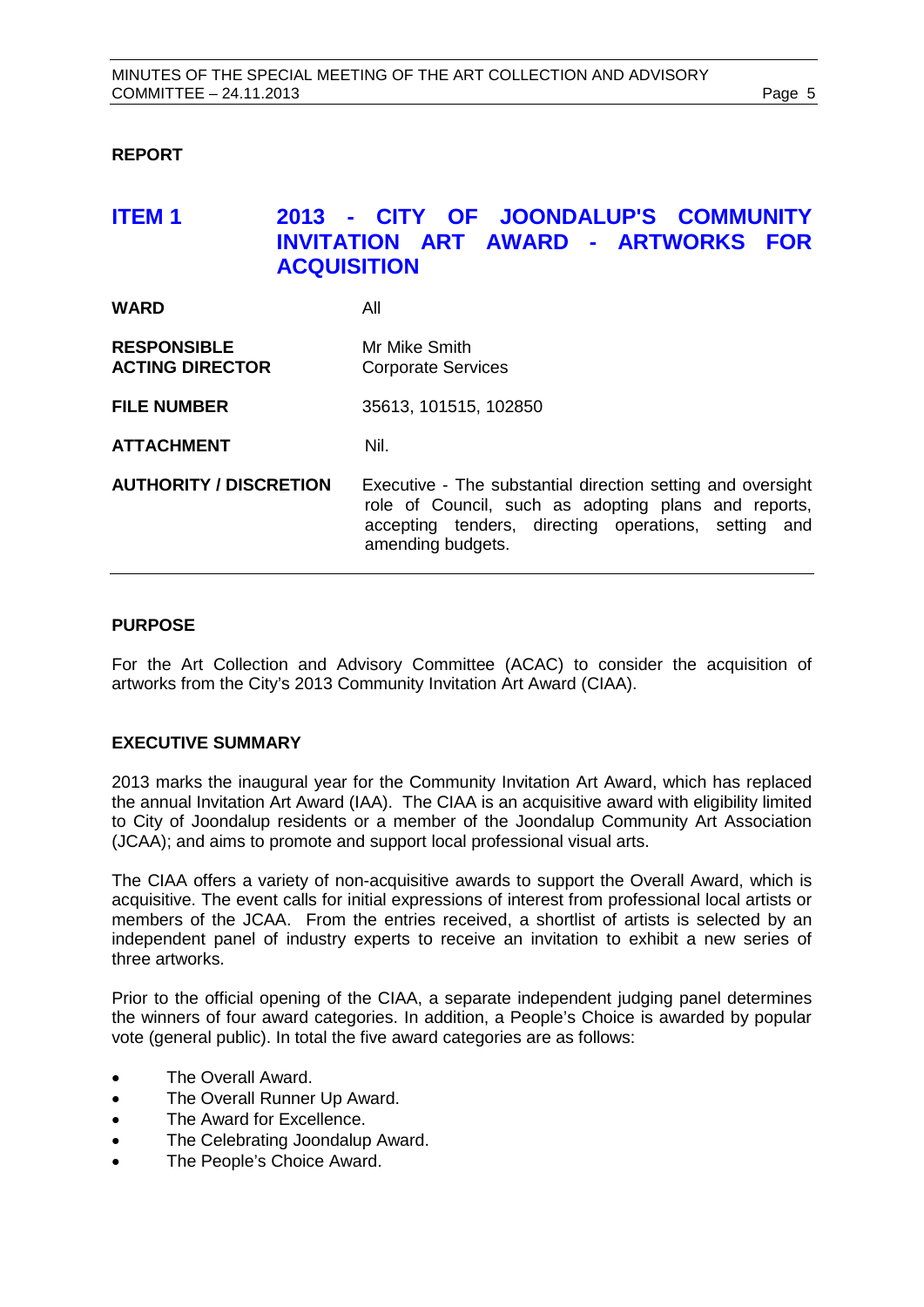A condition of the CIAA is that the winning artwork of the Overall Award is acquired by the City for its art collection.

The CIAA is officially opened by the Mayor in October of each year with members of the ACAC being briefed prior to the opening. Following the briefing and guided by recommendations from the City's Curator, the ACAC determine which pieces are acquired and the Chief Executive Officer exercises his delegation and purchases those pieces. Those pieces are then reserved at the time of the opening of the CIAA.

The City currently budgets an amount of \$7,000 for the Overall Award (acquisitive prize), and has a further \$15,000 to acquire purpose identified works in the 2013-14 financial year to include the CIAA, the Community Art Exhibition and works selected by other means (for example, galleries or private collections).

# **BACKGROUND**

The City of Joondalup's CIAA is an annual exhibition that brings together a diverse selection of Western Australian leading artists and provides members of the public with access to a high standard of artworks. 2013 will be the inaugural year for the City's CIAA. The event is held in October of each year within the 'Great Space' of Lakeside Joondalup Shopping City.

As part of the CIAA, a first prize of \$7,000 is awarded to the winner of the Overall Acquisitive Award, with the City automatically acquiring that work. In addition there are four other prize categories. In total the prize categories are as follows:

- The Overall Award (acquisitive) \$7,000.
- The Overall Runner Up Award (non-acquisitive) \$2,000.
- The Award for Excellence (non-acquisitive) \$2,000.
- The Celebrating Joondalup Award (voluntary category) \$2,000.
- The People's Choice Award (all artworks eligible) \$2,000.

The IAA had a strong history in the City and within the state and national art industry; the CIAA aims to further strengthen the City's relationship with the broader arts community. The City supports Western Australian art and artists through an art acquisition program. The City adopts a multi-criteria approach to its art collection, acquisitions and awards. This approach ensures that the collection, acquisitions and awards include contemporary art and art that demonstrates local content and context.

The term 'contemporary art' is used to reference art produced at this present point in time and produced since World War II. In regard to the City's philosophy, contemporary artworks are to be conceptually resolved and reflect current practice.

# **DETAILS**

As the name suggests, the CIAA is only open to those artists that the City formally invites to exhibit. The City invited Expressions of Interest (EOI) from 14 February 2013 to 16 April 2013. A total of 27 EOIs were received.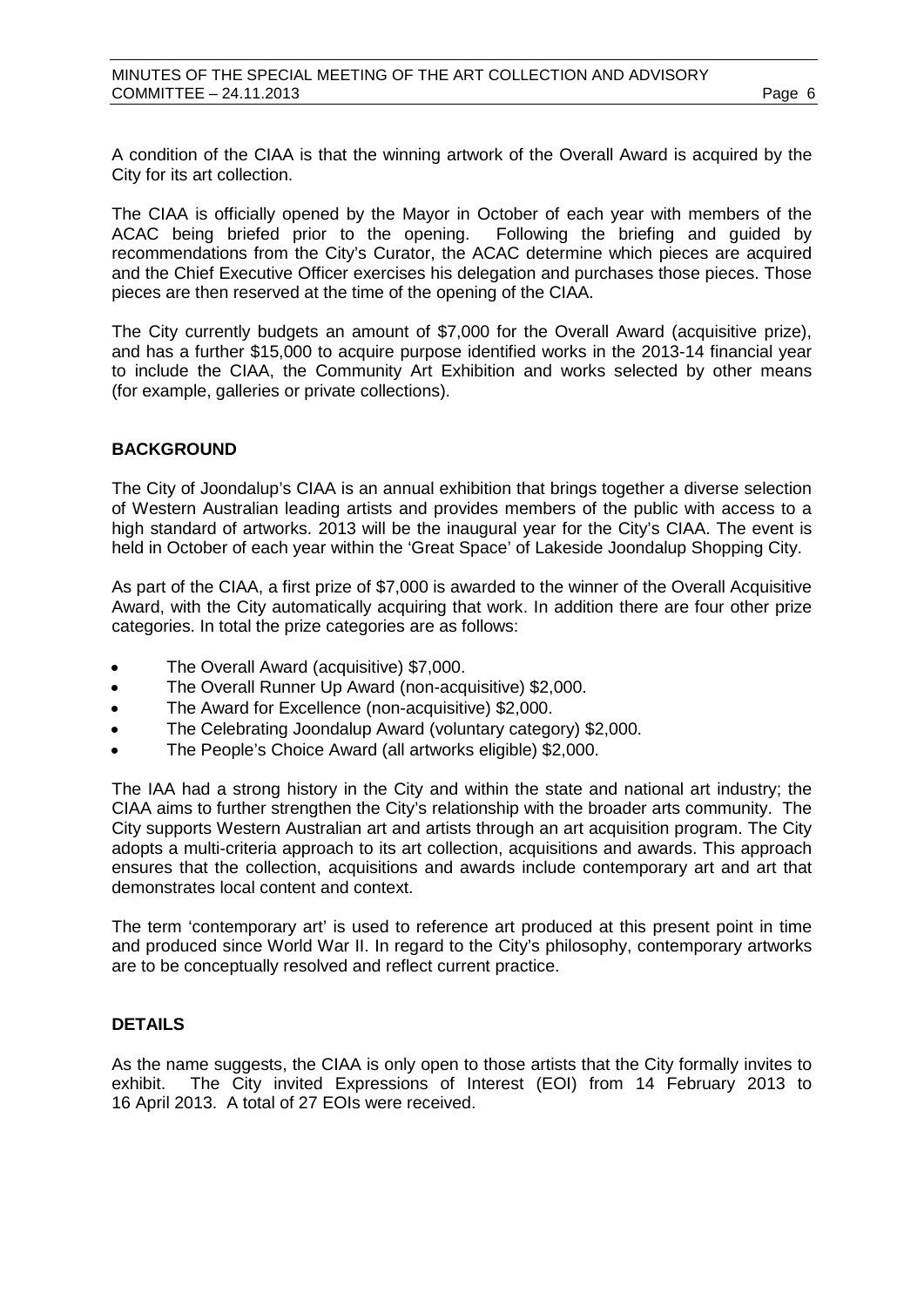Following the close of EOI, the City appointed a selection panel comprising of:

- Bruce Slatter Head of Art Department, Curtin University.
- Tom Muller PS Art Space Fremantle, Director and Curator.
- Sue Starcken Edith Cowan University, Art Collection Curator.

The Shortlist of artists to be invited to enter totalled eight, as follows:

- David Attwood.
- Thea Costantino.
- Mike Gray.
- Clare Mcfarlane.
- Mark Parfitt.
- Judy Rogers.
- Helen Smith.
- Roderick Sprigg.

The official opening of the 2013 CIAA is scheduled for Saturday, 26 October 2013, where the winners of each award will be presented. The winners are selected by a City appointed judging panel comprising of the following industry related professionals:

- Sandra Murray Bankwest Curator.
- Dr Darryn Anstead Coordinator of Painting, Curtin University.
- Prof. Ted Snell Director Cultural Precinct, University of Western Australia.

In addition to the City acquiring the piece of artwork that wins first prize, the City also has the opportunity to acquire other work exhibited within the CIAA. This is generally done prior to the CIAA opening, which allows the City first choice on preferred pieces.

# **Issues and options considered**

There are three options open to the ACAC:

- accept the recommendations for acquisitions
- accept part of the recommendations for acquisitions or
- not accept any recommendations for acquisitions.

#### **Legislation / Strategic Community Plan / policy implications**

| Legislation | The ACAC and the Chief Executive Officer have been        |  |  |  |  |
|-------------|-----------------------------------------------------------|--|--|--|--|
|             | granted delegated authority to purchase artworks          |  |  |  |  |
|             | recommended up to an amount of \$15,000 and within budget |  |  |  |  |
|             | allocations.                                              |  |  |  |  |

#### **Strategic Community Plan**

- **Key theme Community Wellbeing.**
- **Objective** Cultural development.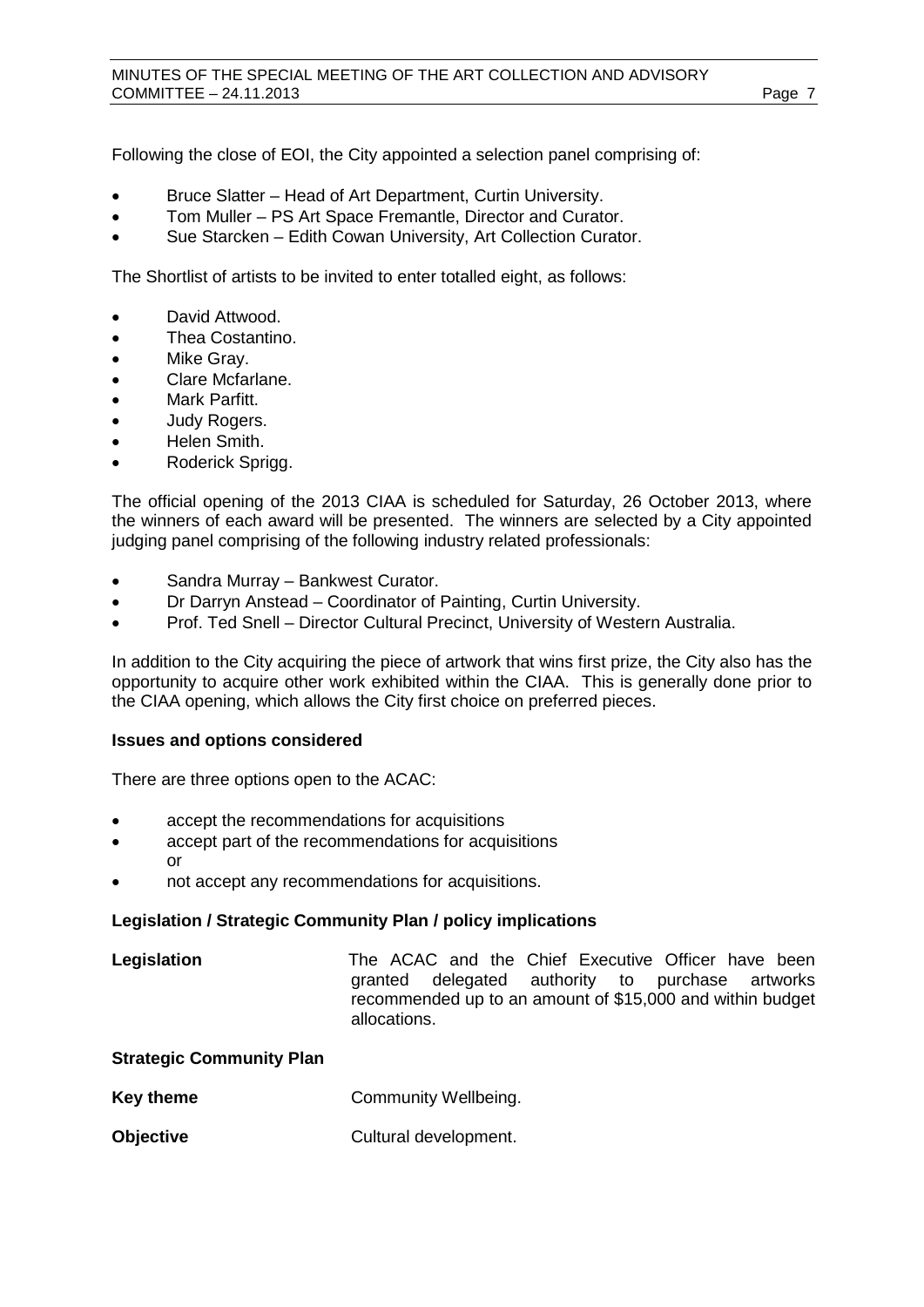| <b>Strategic initiative</b> |                                  | Invest in publicly accessible visual art that will present a |  |  |  |  |  |  |  |
|-----------------------------|----------------------------------|--------------------------------------------------------------|--|--|--|--|--|--|--|
|                             | culturally enriched environment. |                                                              |  |  |  |  |  |  |  |

**Policy** *Art Collection and Memorabilia Policy*.

### **Risk management considerations**

The risks of adding artwork that is not aligned to the City's current art collection are as follows:

- The City's art collection is a specialised and curated collection. The integrity of the collection could be jeopardised by purchasing artworks on subjective criteria.
- The collection is building in value year on year and now represents a sizeable asset. Thus, the overall value of the collection is of concern and this will deteriorate if not directed correctly or if 'weak' works enter the collection.

When the City's art collection was assessed in December 2007, the valuer's comments noted that the City has a significant contemporary art collection of excellent financial and cultural value. Overall, selections have been made in order to build a collection of high artistic and financial value.

However, the valuer also noted that the collection has a number of low value works, which are considered a detriment to the collection as a whole and which have depreciated, representing a negative investment for the City. Generally, those works which were purchased purely on the basis of 'local content', or due to a preference for traditional craft mediums, were noted by the valuer as weak links in the collection.

# **Financial/budget implications**

The 2013-14 Budget has an amount of \$30,000 allocated, \$7,000 for the overall winner of the CIAA acquisition award, \$8,000 for the prize winner in the CIAA non-acquisitive prizes and a further \$15,000 for the City to acquire art throughout the financial year, of which \$1,220 is currently spent.

| <b>Account No:</b><br><b>Budget Item:</b>                | C <sub>1020</sub><br>Community<br>Invitation<br><b>Art Award Acquisition</b> | <b>Account No:</b><br><b>Budget Item:</b>             | C <sub>10211</sub><br><b>Art Acquisitions</b> |
|----------------------------------------------------------|------------------------------------------------------------------------------|-------------------------------------------------------|-----------------------------------------------|
| <b>Budget Amount:</b><br><b>Amount Spent to</b><br>Date: | \$7,000<br>\$0                                                               | <b>Budget Amount:</b><br><b>Amount Spent to Date:</b> | \$15,000<br>\$1,220                           |
| <b>Proposed Cost:</b><br><b>Balance:</b>                 | \$7,000<br>\$0                                                               | <b>Proposed Cost:</b><br><b>Balance:</b>              | \$TBD<br>\$TBD                                |

All amounts quoted in this report are to be exclusive of GST.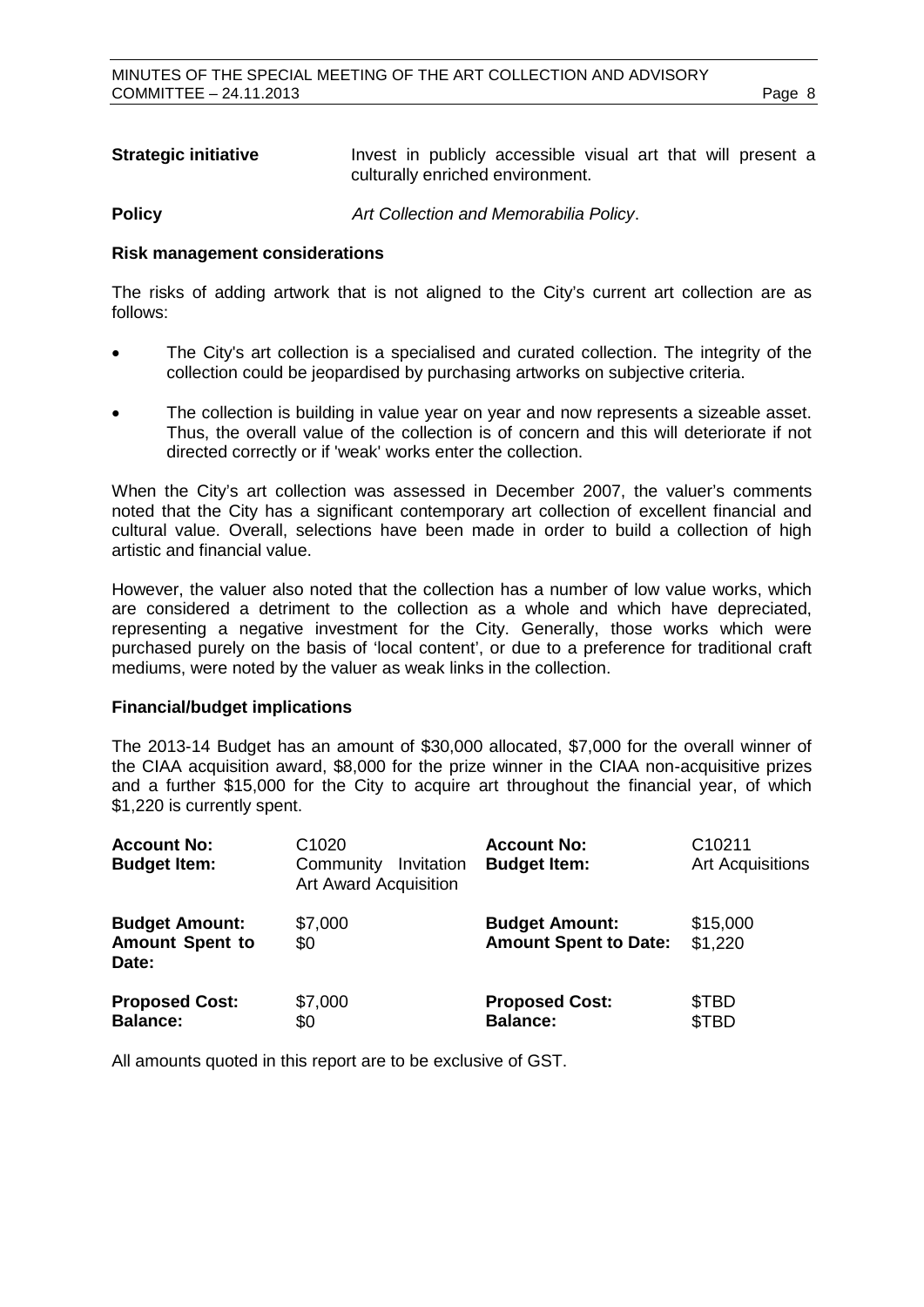### **Regional significance**

The CIAA attracts entries from professional artists from across the state and is therefore considered to be a regional event hosted by the City. The on-going provision of an accessible and high-calibre art event is integral to the cultural development and vibrancy of the City and for the development of visual arts within the industry of local government.

#### **Sustainability implications**

The CIAA has positive social sustainability implications for the City. The event provides enhancement of the locality and acts as a catalyst for public discussion about current social, economic and environmental issues. The CIAA physically enhances public places and the public realm by creating points of interest, animating spaces and providing beauty, character and colour to the City. It also enhances the relevance for the local community of the City's cultural position and increases the value of the City's cultural resources.

#### **Consultation**

Not applicable.

# **COMMENT**

A presentation will be made to the Committee recommending items of artwork for purchase as part of the City's 2013 CIAA.

#### **VOTING REQUIREMENTS**

Simple Majority.

# **OFFICER'S RECOMMENDATION**

That the Art Collection and Advisory Committee gives CONSIDERATION to acquiring the recommended pieces of artwork displayed as part of the City of Joondalup's 2013 Community Invitation Art Award.

# <span id="page-8-0"></span>**MOTION TO ADJOURN THE MEETING**

### CONSIDERATION TO ADJOURN THE MEETING - [02154]

**MOVED Cr Gobbert, SECONDED Mayor Pickard that the meeting of the Art Collection and Advisory Committee be ADJOURNED to Lakeside Shopping City and until such time that an inspection of the City of Joondalup Community Invitation Art Exhibition at Lakeside Shopping City can be completed.**

### **The Motion was Put and CARRIED (6/1)**

**In favour of the Motion:** Cr Gobbert, Mayor Pickard, Crs Fishwick, Hollywood, Norman and Mr Smith. **Against the Motion:** Cr Chester.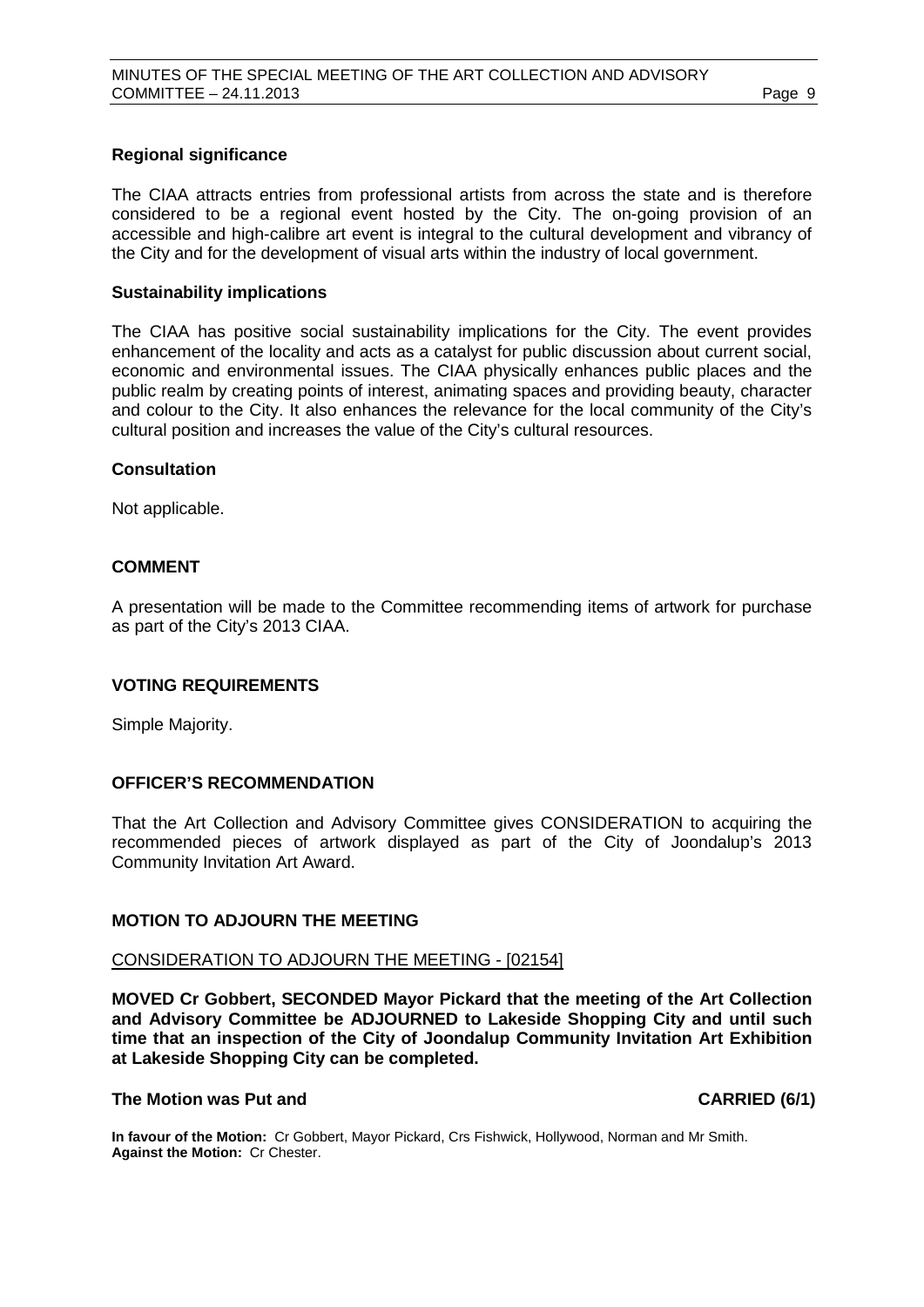*With the endorsement of the Committee, the meeting ADJOURNED at 7.15pm with the following members present:*

> *Cr Liam Gobbert Mayor Troy Pickard Cr John Chester Cr Russ Fishwick, JP Cr Kerry Hollywood Cr Mike Norman Mr Mike Smith*

*Following the inspection of the City of Joondalup Community Invitation Art Exhibition at Lakeside Shopping City the meeting RESUMED at Lakeside Shopping City at 7.56pm; the following Committee Members being present at that time:*

> *Cr Liam Gobbert Mayor Troy Pickard Cr John Chester Cr Russ Fishwick, JP Cr Kerry Hollywood Cr Mike Norman Mr Mike Smith*

MOVED Cr Gobbert that the Art Collection and Advisory Committee AGREES to purchase "Old Man Emu (Sir & Eddie)" by Roderick Sprigg at a purchase price of \$1,200.

The Motion LAPSED for the want of a seconder.

MOVED Cr Gobbert SECONDED Cr Chester that the Art Collection and Advisory Committee AGREES to purchase "Lachrymae Imperiales II" by Thea Costantino at a purchase price of \$1,152.

The Motion was Put and **LOST** (3/4)

**In favour of the Motion**: Crs Gobbert, Chester and Norman. **Against the Motion**: Mayor Pickard, Crs Fishwick, Hollywood and Mr Smith.

**MOVED Cr Fishwick SECONDED Cr Hollywood that the Art Collection and Advisory Committee AGREES not to acquire any pieces of artwork displayed as part of the City of Joondalup's 2013 Community Invitation Art Award at this time.**

### **The Motion was Put and CARRIED (6/1)**

**In favour of the Motion:** Cr Gobbert, Mayor Pickard, Crs Fishwick, Hollywood, Norman and Mr Smith. **Against the Motion:** Cr Chester.